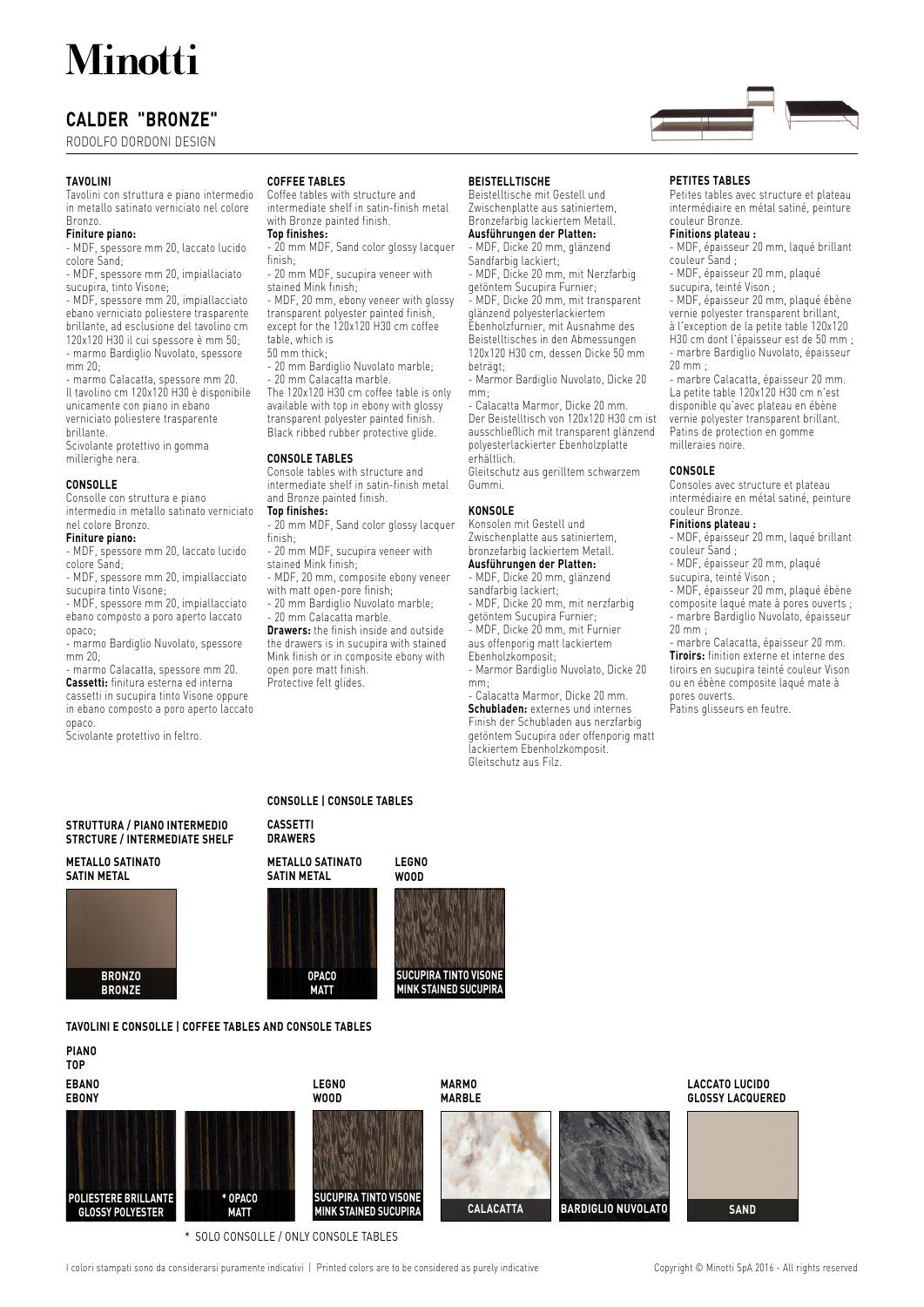# Minotti

#### TAVOLINI | COFFEE TABLES **PIANO IN EBANO POLIESTERE BRILLANTE | GLOSSY POLYESTER EBONY TOP (NEW 2017)**











TAVOLINI "SIDE TABLES" | "SIDE TABLES"











 3/4  $\frac{2}{8}$ 

CONSOLLE | CONSOLE TABLES







 $\frac{35}{24}$  86 5/8  $\frac{35}{1334}$ 

**Misura interna cassetti / Drawers internal size:** cm 82X41 H7,5

**Misura interna cassetti / Drawers internal size:** cm 102X26 H7,5

### **PIANO IN SUCUPIRA | SUCUPIRA TOP**

TAVOLINI | COFFEE TABLES











TAVOLINI "SIDE TABLES" | "SIDE TABLES"



 







CONSOLLE | CONSOLE TABLES



Misura interna cassetti / Drawers internal size: cm 82X41 H7,5

 $\frac{2}{8}$  3/4  $\frac{35}{134}$  86 5/8  $\frac{35}{1334}$ 

Misura interna cassetti / Drawers internal size: cm 102X26 H7,5